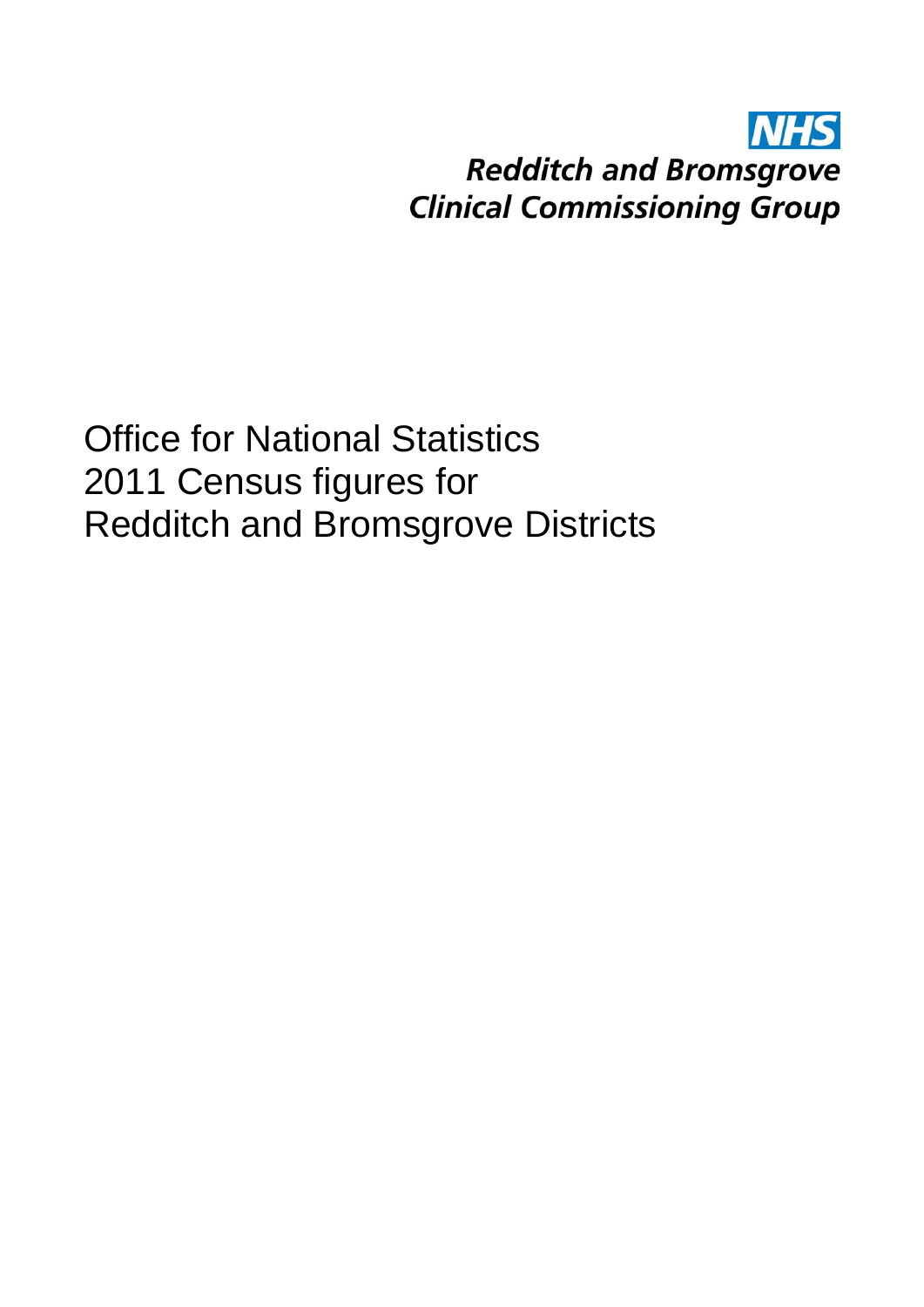# **Age**

|                     | <b>Redditch</b><br>figures | Redditch % | <b>Bromsgrove</b><br>figures | Bromsgrove % |
|---------------------|----------------------------|------------|------------------------------|--------------|
| All categories: Age | 84214                      |            | 93637                        |              |
| Age 0 to 4          | 5629                       | 6.68       | 4822                         | 5.15         |
| Age $5$ to $7$      | 3064                       | 3.64       | 3008                         | 3.21         |
| Age 8 to 9          | 1822                       | 2.16       | 1912                         | 2.04         |
| Age 10 to 14        | 4996                       | 5.93       | 5529                         | 5.90         |
| Age 15              | 1047                       | 1.24       | 1259                         | 1.34         |
| Age 16 to 17        | 2154                       | 2.56       | 2489                         | 2.66         |
| Age 18 to 19        | 1875                       | 2.23       | 2004                         | 2.14         |
| Age 20 to 24        | 5175                       | 6.15       | 4677                         | 4.99         |
| Age 25 to 29        | 5995                       | 7.12       | 4250                         | 4.54         |
| Age 30 to 44        | 17968                      | 21.34      | 17643                        | 18.84        |
| Age 45 to 59        | 16989                      | 20.17      | 20452                        | 21.84        |
| Age 60 to 64        | 5616                       | 6.67       | 6457                         | 6.90         |
| Age 65 to 74        | 6751                       | 8.02       | 9835                         | 10.50        |
| Age 75 to 84        | 3649                       | 4.33       | 6535                         | 6.98         |
| Age 85 to 89        | 986                        | 1.17       | 1771                         | 1.89         |
| Age 90 and over     | 498                        | 0.59       | 994                          | 1.06         |

#### **Sex**

|                     | Redditch<br>figures | Redditch % | figures | Bromsgrove   Bromsgrove % |
|---------------------|---------------------|------------|---------|---------------------------|
| All categories: Sex | 84214               |            | 93637   |                           |
| <b>Males</b>        | 41848               | 49.69      | 46300   | 49.45                     |
| Females             | 42366               | 50.31      | 47337   | 50.55                     |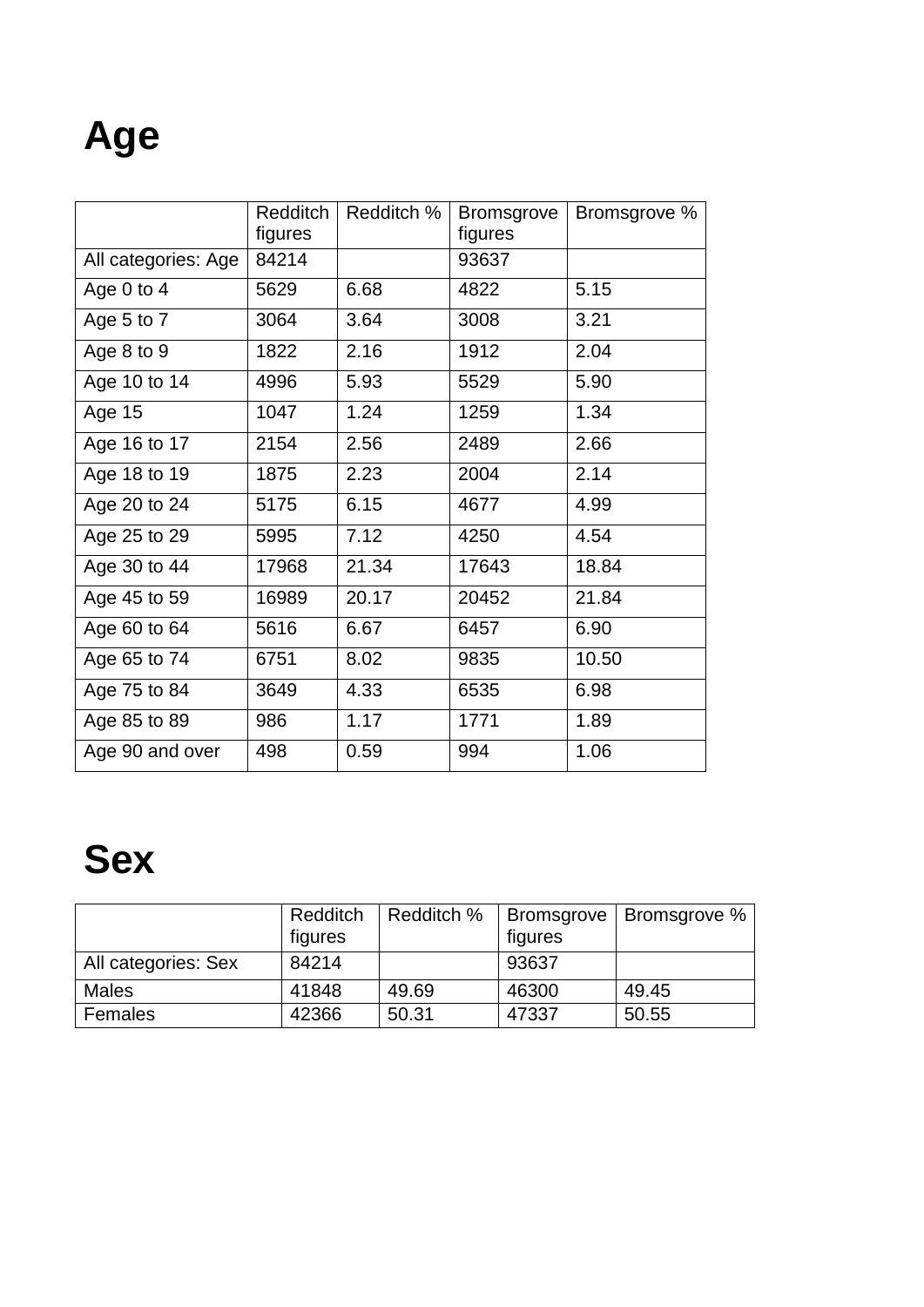### **Ethnicity**

|                                                          | <b>Redditch</b> | Redditch | <b>Bromsgrove</b> | <b>Bromsgrove</b> |
|----------------------------------------------------------|-----------------|----------|-------------------|-------------------|
|                                                          | figures         | $\%$     | figures           | $\%$              |
| All categories: Ethnic group                             | 84,214          |          | 93,637            |                   |
| White: English/ Welsh/ Scottish/ Northern Irish/ British | 73,591          | 87.39    | 87,640            | 93.60             |
| White: Irish                                             | 629             | 0.75     | 904               | 0.97              |
| White: Gypsy or Irish Traveller                          | 9               | 0.01     | 75                | 0.08              |
| <b>White: Other White</b>                                | 3,268           | 3.88     | 1,077             | 1.15              |
| Mixed/multiple ethnic group: White and Black Caribbean   | 1,053           | 1.25     | 631               | 0.67              |
| Mixed/multiple ethnic group: White and Black African     | 75              | 0.09     | 82                | 0.09              |
| Mixed/multiple ethnic group: White and Asian             | 317             | 0.38     | 446               | 0.48              |
| Mixed/multiple ethnic group: Other Mixed                 | 210             | 0.25     | 237               | 0.25              |
| Asian/Asian British: Indian                              | 720             | 0.85     | 1,078             | 1.15              |
| Asian/Asian British: Pakistani                           | 2,580           | 3.06     | 221               | 0.24              |
| Asian/Asian British: Bangladeshi                         | 192             | 0.23     | 39                | 0.04              |
| Asian/Asian British: Chinese                             | 209             | 0.25     | 309               | 0.33              |
| Asian/Asian British: Other Asian                         | 328             | 0.39     | 278               | 0.30              |
| Black/African/Caribbean/Black British: African           | 160             | 0.19     | 110               | 0.12              |
| Black/African/Caribbean/Black British: Caribbean         | 558             | 0.66     | 267               | 0.29              |
| Black/African/Caribbean/Black British: Other Black       | 144             | 0.17     | 67                | 0.07              |
| Other ethnic group: Arab                                 | 54              | 0.06     | 53                | 0.06              |
| Other ethnic group: Any other ethnic group               | 117             | 0.14     | 123               | 0.13              |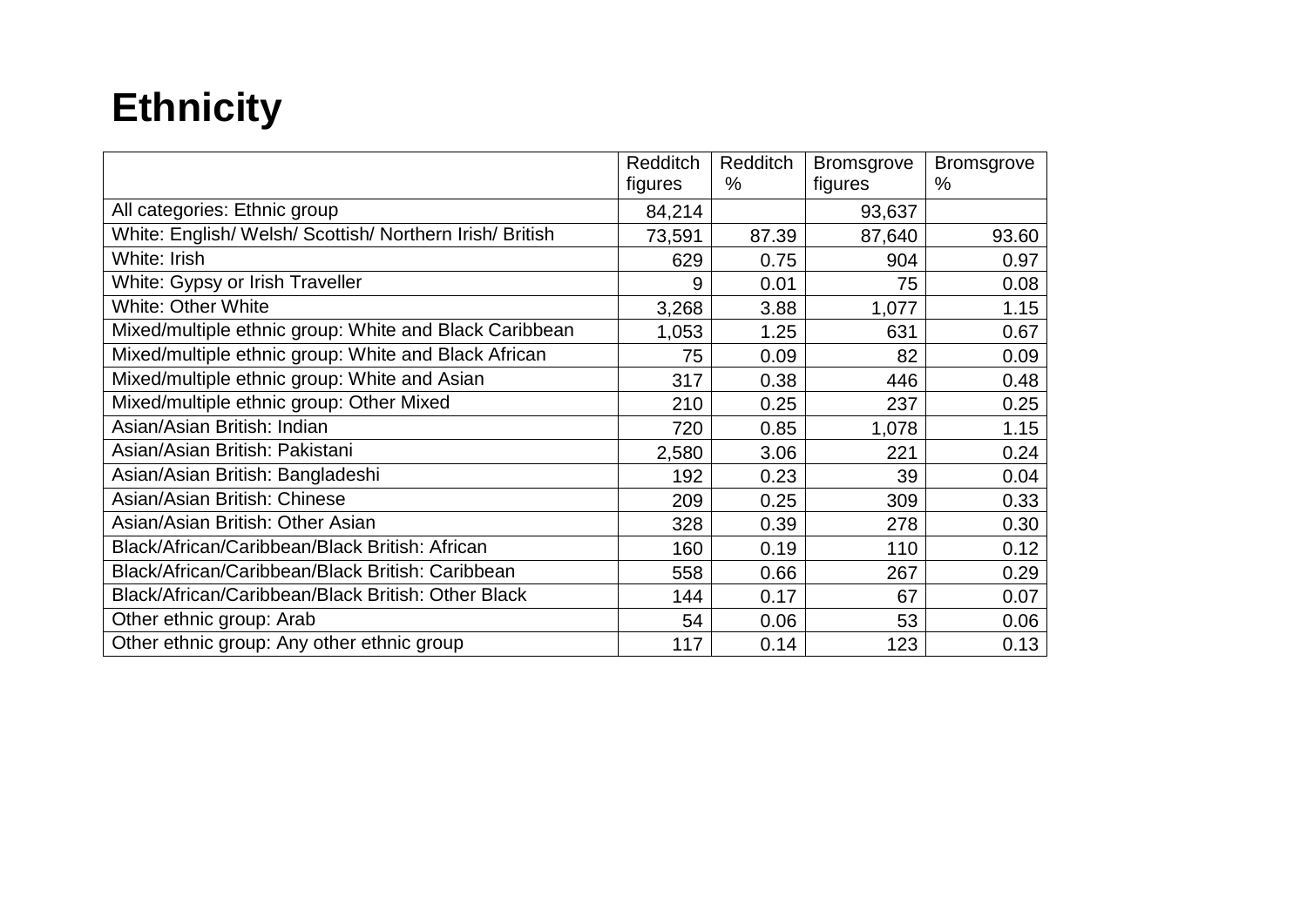### **Country of origin**

|                                                        | Redditch | Redditch | <b>Bromsgrove</b> | <b>Bromsgrove</b> |
|--------------------------------------------------------|----------|----------|-------------------|-------------------|
|                                                        | figures  | %        | figures           | %                 |
| All categories: Country of birth                       | 84214    |          | 93637             |                   |
| England                                                | 75499    | 89.65    | 87509             | 93.46             |
| Northern Ireland                                       | 274      | 0.33     | 277               | 0.30              |
| Scotland                                               | 752      | 0.89     | 827               | 0.88              |
| <b>Wales</b>                                           | 990      | 1.18     | 1285              | 1.37              |
| United Kingdom not otherwise specified                 |          | 0.00     | າ                 | 0.00              |
| Ireland                                                | 525      | 0.62     | 628               | 0.67              |
| Other EU: Member countries in March 2001               | 530      | 0.63     | 534               | 0.57              |
| Other EU: Accession countries April 2001 to March 2011 | 2581     | 3.06     | 333               | 0.36              |
| Other countries                                        | 3062     | 3.64     | 2242              | 2.39              |

#### **Household Language**

|                                                                    | <b>Redditch</b><br>figures | Redditch<br>% | <b>Bromsgrove</b><br>figures | <b>Bromsgrove</b><br>$\%$ |
|--------------------------------------------------------------------|----------------------------|---------------|------------------------------|---------------------------|
| All categories: English as a household language                    |                            |               |                              |                           |
|                                                                    | 34722                      |               | 38290                        |                           |
| All people aged 16 and over in household have English as a main    |                            |               |                              |                           |
| language                                                           | 32764                      | 94.36         | 37727                        | 98.53                     |
| At least one but not all people aged 16 and over in household have |                            |               |                              |                           |
| English as a main language                                         | 762                        | 2.19          | 360                          | 0.94                      |
| No people aged 16 and over in household but at least one person    |                            |               |                              |                           |
| aged 3 to 15 has English as a main language                        | 123                        | 0.35          | 37                           | 0.10                      |
| No people in household have English as a main language             | 1073                       | 3.09          | 166                          | 0.43                      |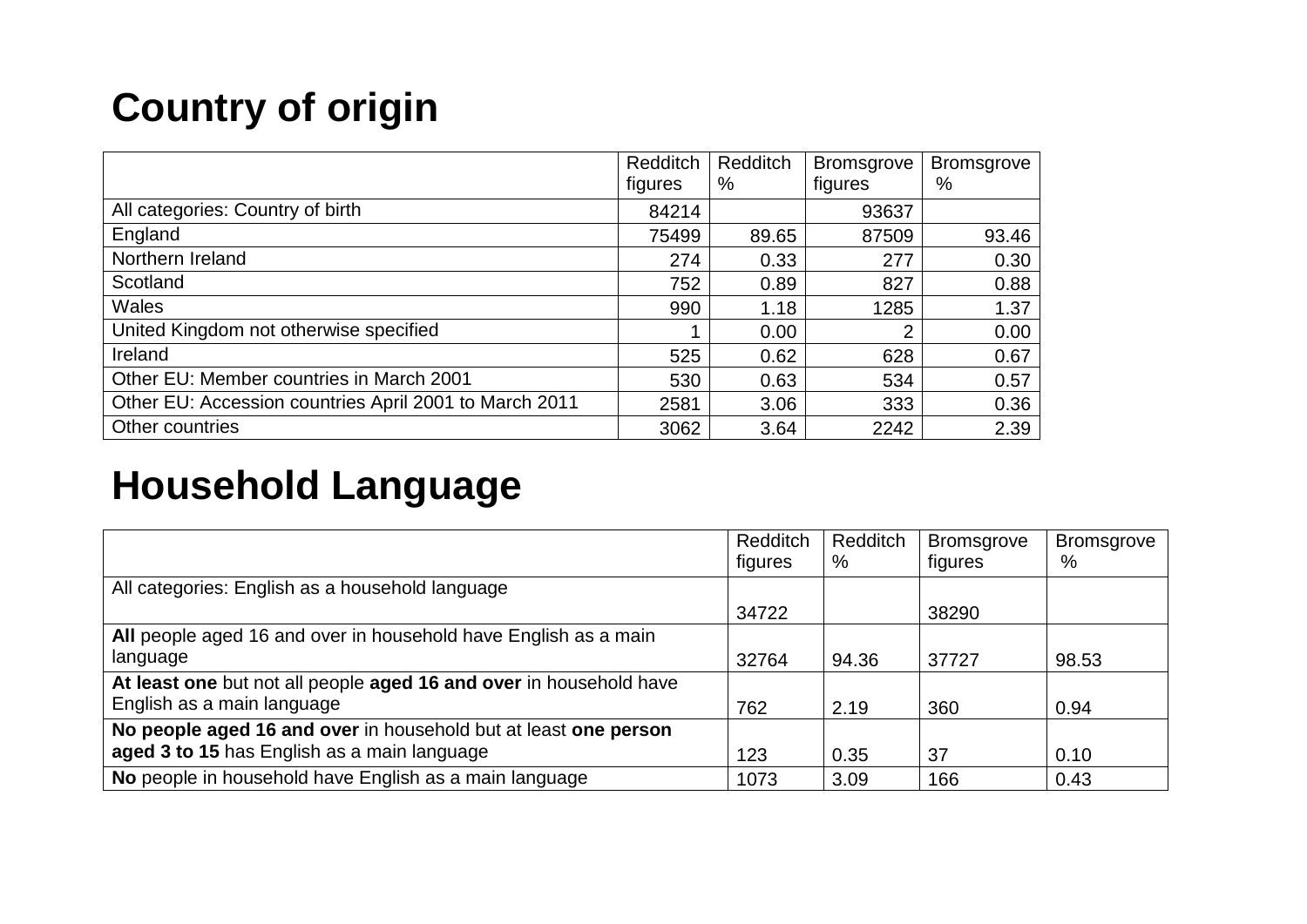# **Main Language**

There were over 100 languages reported in the census for Redditch, and over 80 for Bromsgrove. The following are main languages.

| Main Language                                                     | <b>Redditch</b> | $\%$  |
|-------------------------------------------------------------------|-----------------|-------|
| All Usual Residents Aged 3 and Over                               | 80856           |       |
| English (English or Welsh if in Wales)                            | 76513           | 94.63 |
| Other European Language (EU)                                      | 2537            | 3.14  |
| Other European Language (EU); Polish                              | 1881            | 2.33  |
| South Asian Language                                              | 1313            | 1.62  |
| South Asian Language; Urdu                                        | 639             | 0.79  |
| South Asian Language; Panjabi                                     | 302             | 0.37  |
| Other European Language (EU); Slovak                              | 280             | 0.35  |
| East Asian Language                                               | 171             | 0.21  |
| Other European Language (EU); Hungarian                           | 107             | 0.13  |
| South Asian Language; Malayalam                                   | 102             | 0.13  |
| South Asian Language; Bengali (With Sylheti and Chatgaya)         | 77              | 0.10  |
| Other European Language (EU); Lithuanian                          | 75              | 0.09  |
| South Asian Language; Gujarati                                    | 60              | 0.07  |
| South Asian Language; Pakistani Pahari (With Mirpuri and Potwari) | 56              | 0.07  |
| East Asian Language; All Other Chinese                            | 53              | 0.07  |
| West/Central Asian Language                                       | 51              | 0.06  |

For Bromsgrove, the major languages were as follows:

|                                        | <b>Bromsgrove</b> | %     |
|----------------------------------------|-------------------|-------|
| All Usual Residents Aged 3 and Over    | 90861             |       |
| English (English or Welsh if in Wales) | 89668             | 98.69 |
| Other European Language (EU)           | 335               | 0.37  |
| South Asian Language                   | 269               | 0.30  |
| East Asian Language                    | 262               | 0.29  |
| East Asian Language; All Other Chinese | 135               | 0.15  |
| South Asian Language; Panjabi          | 125               | 0.14  |
| Other European Language (EU); Polish   | 113               | 0.12  |
| Other European Language (EU); German   | 75                | 0.08  |
| <b>Russian</b>                         | 66                | 0.07  |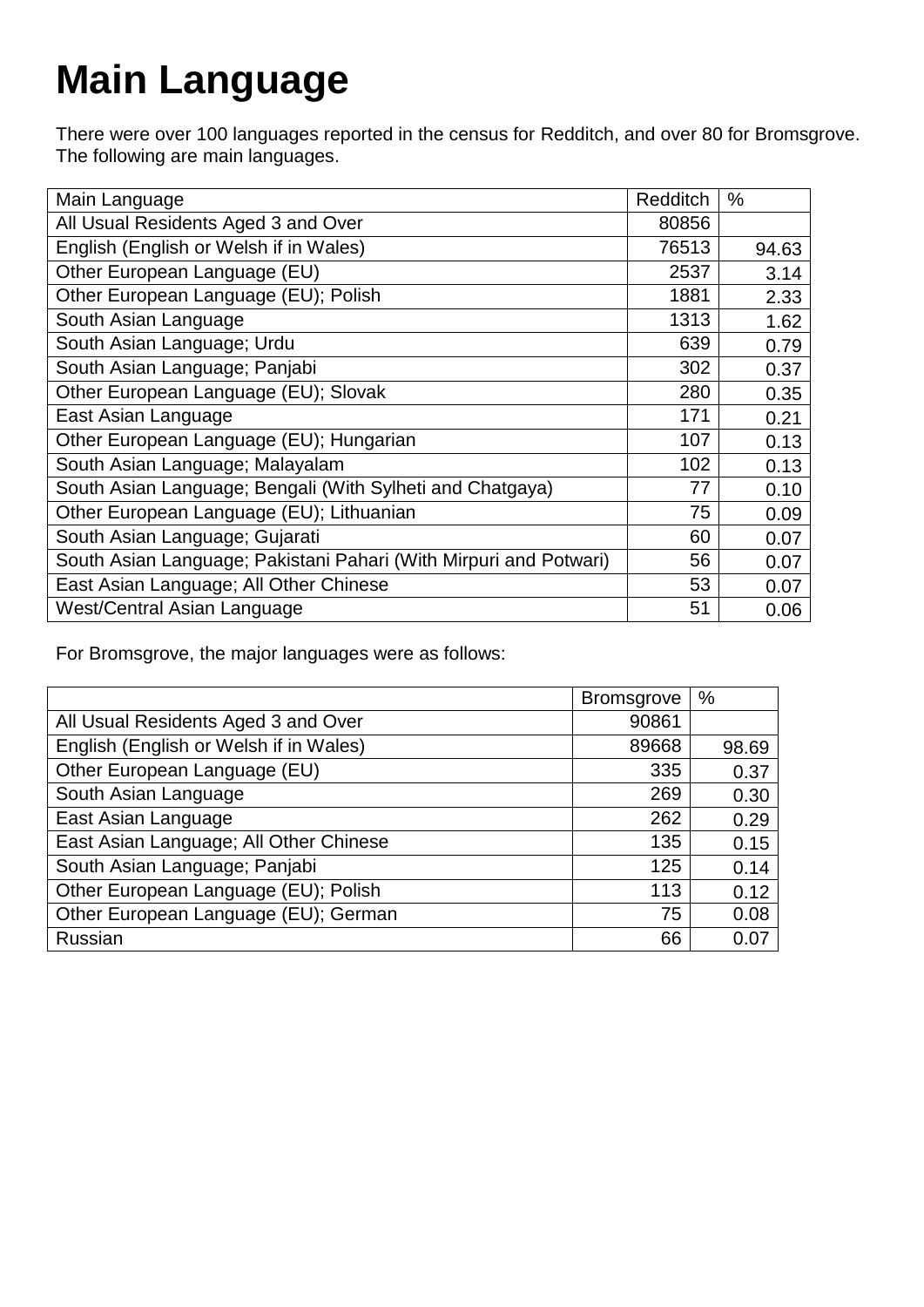# **Religion**

|                            | <b>Redditch</b><br>figures | Redditch<br>% | <b>Bromsgrove</b><br>figures | <b>Bromsgrove</b><br>% |
|----------------------------|----------------------------|---------------|------------------------------|------------------------|
| All categories: Religion   | 84214                      |               | 93637                        |                        |
| Christian                  | 53434                      | 63.45         | 64508                        | 68.89                  |
| <b>Buddhist</b>            | 154                        | 0.18          | 191                          | 0.20                   |
| Hindu                      | 206                        | 0.24          | 323                          | 0.34                   |
| Jewish                     | 52                         | 0.06          | 91                           | 0.10                   |
| <b>Muslim</b>              | 2870                       | 3.41          | 502                          | 0.54                   |
| Sikh                       | 228                        | 0.27          | 609                          | 0.65                   |
| Other religion             | 284                        | 0.34          | 282                          | 0.30                   |
| No religion                | 21712                      | 25.78         | 20645                        | 22.05                  |
| <b>Religion not stated</b> | 5274                       | 6.26          | 6486                         | 6.93                   |

### **Disability**

|                                                      | Redditch | Redditch | <b>Bromsgrove</b> | <b>Bromsgrove</b> |
|------------------------------------------------------|----------|----------|-------------------|-------------------|
|                                                      | figures  | %        | figures           | $\%$              |
| total population                                     | 84214    |          | 93637             |                   |
| claiming DLA                                         | 4350     | 5.17     | 3510              | 3.75              |
| Day-to-day activities limited a lot                  | 6723     | 7.98     | 7585              | 8.10              |
| Day-to-day activities limited a little               | 7643     | 9.08     | 8863              | 9.47              |
| Day-to-day activities not limited                    | 69848    | 82.94    | 77189             | 82.43             |
| Day-to-day activities limited a lot: Age 16 to 64    | 3150     | 3.74     | 2500              | 2.67              |
| Day-to-day activities limited a little: Age 16 to 64 | 4113     | 4.88     | 3690              | 3.94              |
| Day-to-day activities not limited: Age 16 to 64      | 48509    | 57.60    | 51782             | 55.30             |

# **Reported Health**

|                   | Redditch | Redditch % | <b>Bromsgrove</b> | <b>Bromsgrove</b> |
|-------------------|----------|------------|-------------------|-------------------|
|                   | figures  |            | figures           | $\%$              |
| total population  | 84214    |            | 93637             |                   |
| Very good health  | 39391    | 46.77      | 45932             | 49.05             |
| Good health       | 29354    | 34.86      | 31306             | 33.43             |
| Fair health       | 10913    | 12.96      | 11885             | 12.69             |
| <b>Bad health</b> | 3522     | 4.18       | 3484              | 3.72              |
| Very bad health   | 1034     | 1.23       | 1030              | 1.10              |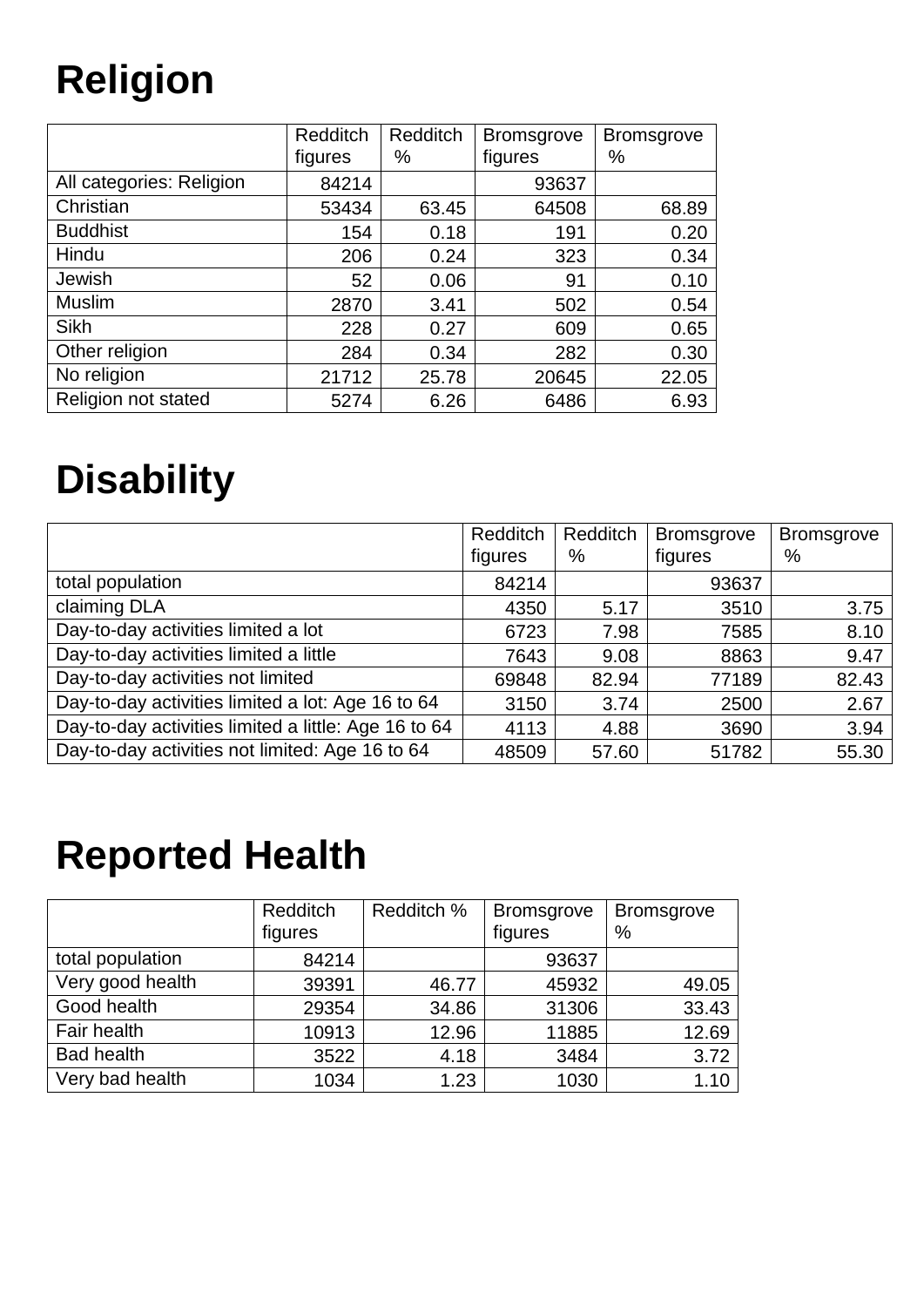# **Dependents in household**

|                                              | Redditch | Redditch | <b>Bromsgrove</b> | <b>Bromsgrove</b> |
|----------------------------------------------|----------|----------|-------------------|-------------------|
|                                              | figures  | %        | figures           | %                 |
| All households                               | 34722    |          | 38290             |                   |
| Dependent children in household: All ages    | 70       | 0.20     | 169               | 0.44              |
| Dependent children in household: Age 0 to 4  | 73       | 0.21     | 265               | 0.69              |
| One person in household with a long-term     |          |          |                   |                   |
| health problem or disability: With dependent |          |          |                   |                   |
| children                                     | 77       | 0.22     | 232               | 0.61              |
| One person in household with a long-term     |          |          |                   |                   |
| health problem or disability: No dependent   |          |          |                   |                   |
| children                                     | 211      | 0.61     | 204               | 0.53              |

### **Caring responsibilities**

|                                              | Redditch<br>figures | Redditch<br>% | <b>Bromsgrove</b><br>figures | <b>Bromsgrove</b><br>$\%$ |
|----------------------------------------------|---------------------|---------------|------------------------------|---------------------------|
|                                              | 84214               |               | 93637                        |                           |
| Provides no unpaid care                      | 75325               | 89.44         | 82436                        | 88.04                     |
| Provides 1 to 19 hours unpaid care a week    | 5559                | 6.60          | 7723                         | 8.25                      |
| Provides 20 to 49 hours unpaid care a week   | 1176                | 1.40          | 1304                         | 1.39                      |
| Provides 50 or more hours unpaid care a week | 2154                | 2.56          | 2174                         | 2.32                      |

### **Employment**

|                                            | Redditch | Redditch | <b>Bromsgrove</b> | <b>Bromsgrove</b> |
|--------------------------------------------|----------|----------|-------------------|-------------------|
|                                            | figures  | $\%$     | figures           | $\%$              |
| All households                             | 84214    |          | 93637             |                   |
| No adults in employment in household: With |          |          |                   |                   |
| dependent children                         | 120      | 0.35     | 310               | 0.81              |
| No adults in employment in household: No   |          |          |                   |                   |
| dependent children                         | 284      | 0.82     | 181               | 0.47              |